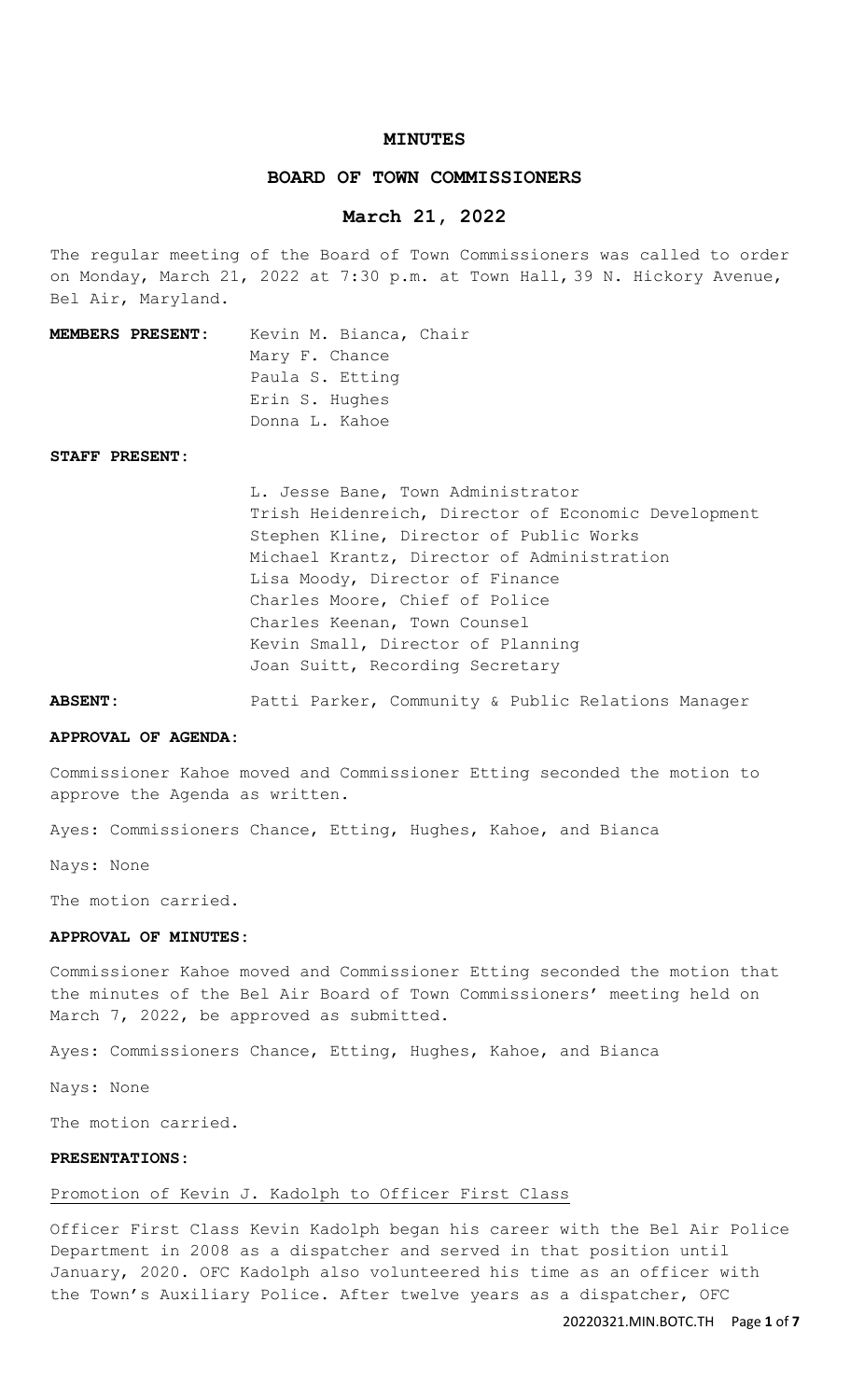Kadolph attended the Baltimore City Police Academy, graduating in September, 2020.

OFC Kadolph has made 36 criminal arrests, 6 DUI arrests, authored three search warrants, and made 774 traffic stops. In addition, OFC Kadolph is involved in the LEAD Program, where he assists low-level offenders and other people in crisis to receive services to help them stay out of the criminal justice system. OFC Kadolph also volunteers his time with the Bel Air Volunteer Fire Company, where he holds the rank of lieutenant. From his youth where he was a Police Explorer in high school, OFC Kadolph's life has been one of service to the people of Bel Air.

Chair Bianca stated the Town is incredibly fortunate to have Officer First Class Kadolph at the Bel Air Police Department, and we are proud to congratulate him on his promotion.

### Promotion of Jordan J. Greene to Officer First Class

Officer First Class Jordan Greene started his Law Enforcement career in 1992 with New Mexico's State Police. After serving three years with NMSP, OFC Greene transferred to Federal Law Enforcement and served twenty-five years eventually finishing as a second line Supervisor. Prior to working in Law Enforcement, OFC Greene served as a Firefighter Paramedic with the Manchester, New Hampshire Fire Department. OFC Greene has an associate degree in Emergency Medical Services from the New Hampshire Technical Institute in Concord, New Hampshire and received his bachelor's degree in Community and Human Services/Emergency Management from the State University of New York. OFC Greene has been a resident of Bel Air since 2006.

Chair Bianca advised the Town is grateful that OFC Greene's career brought him to Bel Air and that we are fortunate to have him at the Bel Air Police Department.

On behalf of the Bel Air Board of Town Commissioners and all the citizens of our Town, congratulations were given to OFC Kadolph and OFC Greene.

Chief Moore advised this is an amazing level of services these officers have given to the Town of Bel Air. Their enthusiasm and passion for public service is second to none. Chief Moore stated it has been incredible to witness their performance and congratulated OFC Kadolph and OFC Greene on their promotions.

A reception followed at the Armory.

#### **UNFINISHED BUSINESS:**

# Resolution No. 1179-22 - Resolution of Approval for the 2022 Town of Bel Air Comprehensive Plan

Commissioner Hughes moved and Commissioner Kahoe seconded the motion that Resolution No. 1179-22**,** approving the 2022 Comprehensive Plan for the Town of Bel Air, Maryland, be adopted by the Bel Air Board of Town Commissioners.

Commissioner Etting inquired if the language under Homeless Services, V11- 7 and V11-8 was changed because it still reads "a more permanent solution is needed for families" plus Commissioner Chance notified of another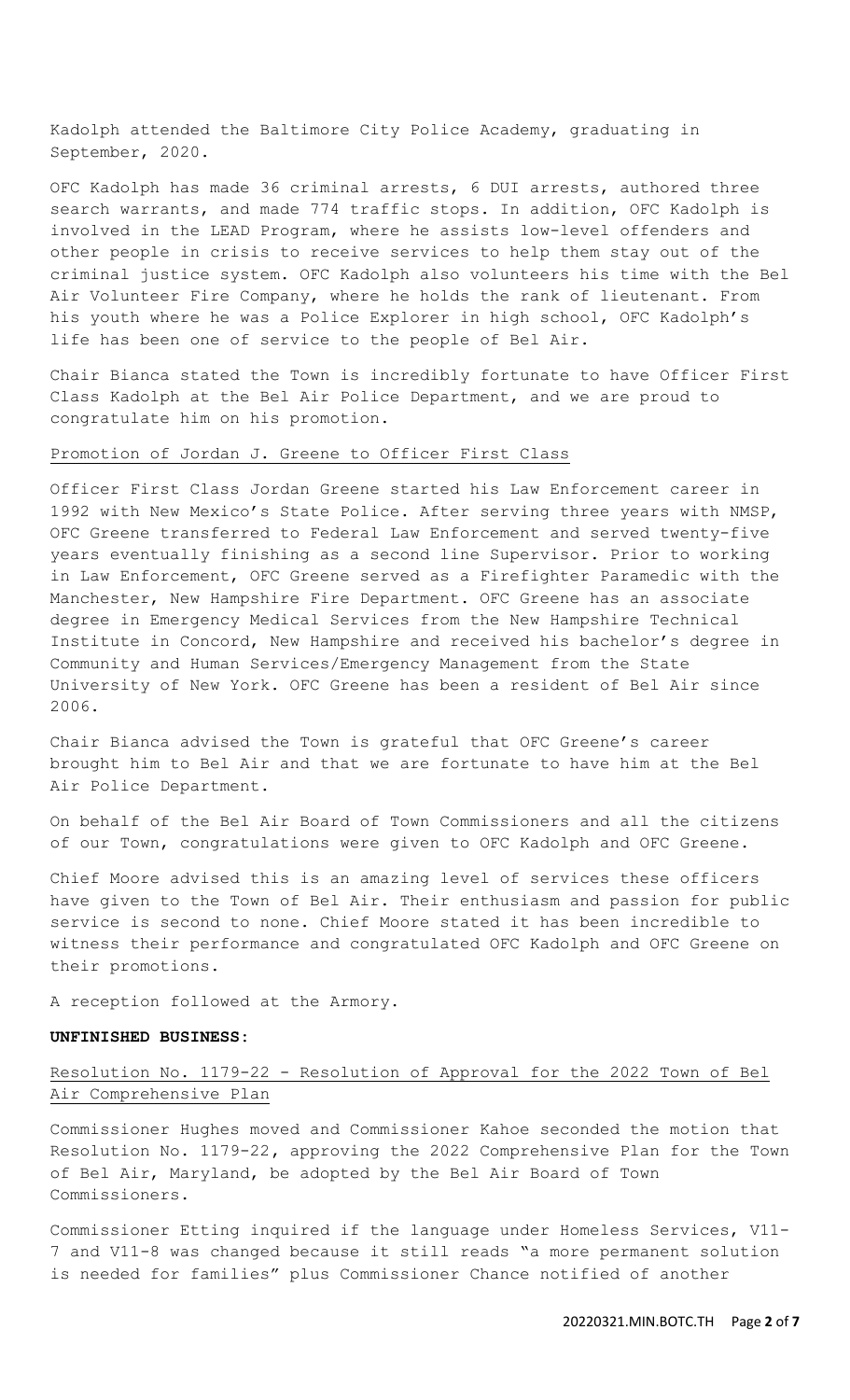transitional support housing unit. The discussion was to leave out the number of facilities.

Mr. Small informed the suggestion to change was not understood. Another motion to amend the previous motion is needed with the changes.

Chair Bianca asked is this a substantial change that will affect the Comprehensive Plan. Commissioner Etting's understanding from Mr. Small was that it would not.

Commissioner Etting notified her intent is to strike any language that indicates that as part of the Comprehensive Plan the Town is going to make a permanent solution, as in a permanent physical homeless shelter.

Commissioner Etting stated the Town will attempt to serve the homeless by making referrals to resources available Countywide.

Commissioner Etting moved, and Commissioner Kahoe seconded the motion that Resolution No. 1179-22, approving the 2022 Comprehensive Plan for the Town of Bel Air, Maryland, be adopted by the Bel Air Board of Town Commissioners with the following changes:

• V11-7 and V11-8 – to strike the last sentence where it indicates that there will be a more permanent solution needed for families.

Ayes: Commissioners Chance, Etting, Hughes, Kahoe, and Bianca

Nays: None

The amended motion carried.

#### **NEW BUSINESS:**

### Resolution No. 1181-22 - Budgetary Amendment – Fiscal Year 2022

Commissioner Etting moved, and Commissioner Chance seconded the motion that Resolution No. 1181-22, amending the budget for fiscal year 2022 for additional appropriations, monetary adjustments, and transfers between departments, be received by the Bel Air Board of Town Commissioners**.**

Ayes: Commissioners Chance, Etting, Hughes, Kahoe, and Bianca

Nays: None

The motion carried.

A public hearing is scheduled for April 4, 2022 at 7:30 p.m., Town Hall.

Ordinance No. 808-22 - Chapter 265, Adequate Public Facilities

Commissioner Chance moved and Commissioner Hughes seconded the motion that Ordinance No. 808-22, revisions to Chapter 265, Adequate Public Facilities be received by the Bel Air Board of Town Commissioners.

Ayes: Commissioners Chance, Etting, Hughes, Kahoe, and Bianca

Nays: None

The motion carried.

A public hearing is scheduled for April 4, 2022 at 7:30 p.m., Town Hall.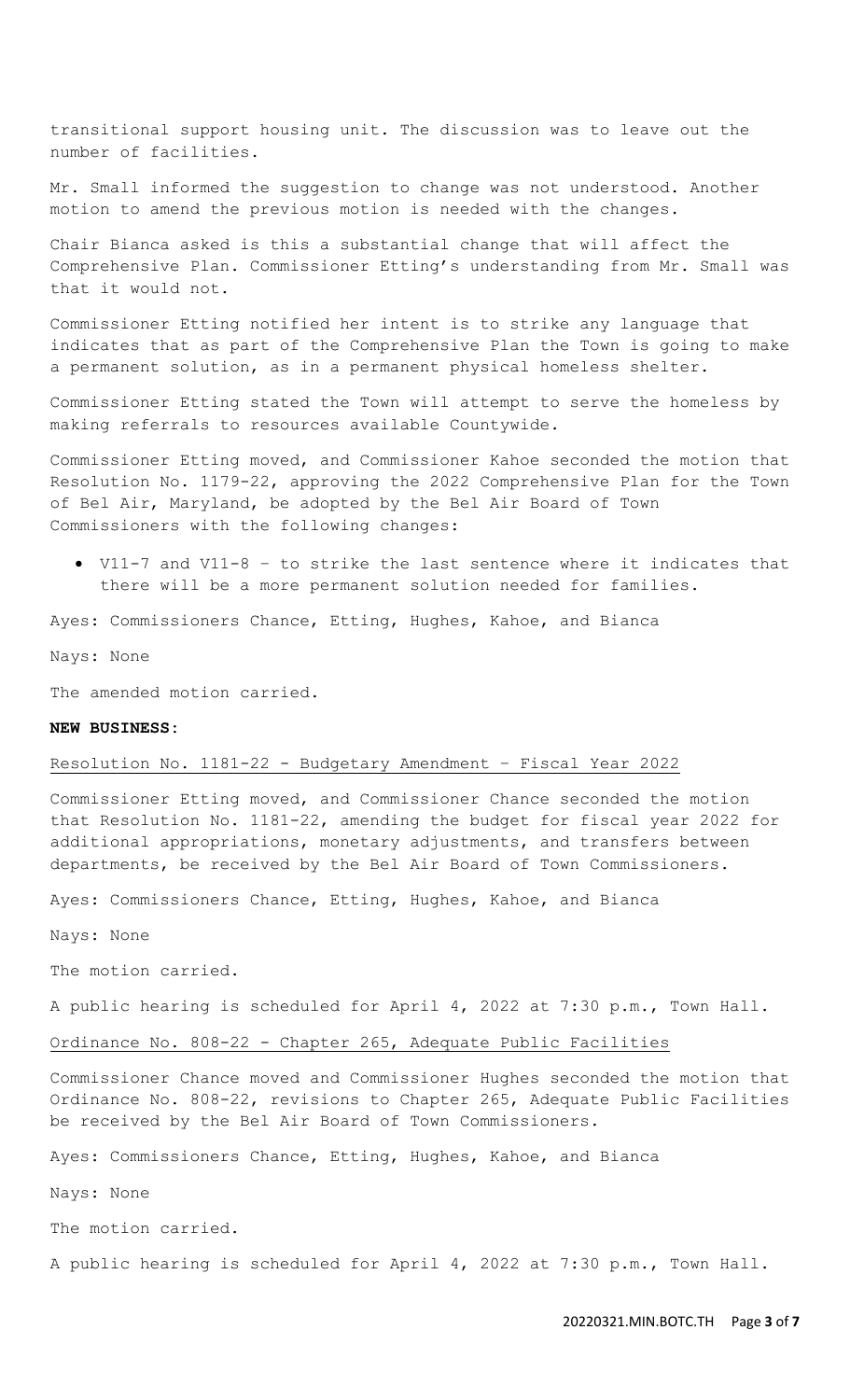# Award of Contract – Office Street Park

Commissioner Kahoe moved and Commissioner Etting seconded the motion that the contracted price from Centennial Contractors Enterprises, Inc. in the amount of \$120,143.11, to improve the grounds of 18 Office Street be approved by the Bel Air Board of Town Commissioners.

Commissioner Etting inquired about an item under Detailed Scope of Work.

 *No deviations shall be allowed unless discussed and approved by the Town of Bel Air Project Manager and or approved staff.*

Commissioner Etting recommends adding approved "in writing" to alleviate problems or misunderstanding.

Mr. Small advised this is the same contract used on the previous project on Office Street and typically will not move forward with anything that would require a change unless it is reflected on the plan.

Commissioner Hughes asked for clarification that Capital Reserve funds will be used to bridge the gap on this project.

Ms. Moody stated that has not been determined. This contract for approval by the Commissioner's includes all electrical work but how it is funded will be within a budget amendment to be discussed during a Work Session.

Ayes: Commissioners Chance, Etting, Hughes, Kahoe, and Bianca

Nays: None

The motion carried.

#### Amended Parking Ticket Management System Agreement

Commissioner Hughes moved and Commissioner Kahoe seconded the motion that the Bel Air Board of Town Commissioners approve an amendment to existing January 15, 2019 agreement which will become a three (3) year contract with an automatic one-year renewal with Passport Labs, Inc.

Commissioner Hughes wanted clarification that the \$3.95 convenience fee is only for those who prefer to pay the ticket on-line. Other ways for payment continue in Town Hall, use of the drop box or mailing in the fee. Chief Moore agreed.

Ayes: Commissioners Chance, Etting, Hughes, Kahoe, and Bianca

Nays: None

The motion carried.

# Computer Equipment Purchase: Panasonic Toughbook Computers

Commissioner Etting moved, and Commissioner Chance seconded the motion that the proposal from Global Public Safety, LLC, for the purchase of eight (8) Panasonic Toughbook Computers and accompanying docking stations and related equipment, in the amount of \$28,784.00, be approved by the Bel Air Board of Town Commissioners.

Commissioner Chance fully supports the purchase of the Toughbooks knowing they are not generic computers and important to our Police Department.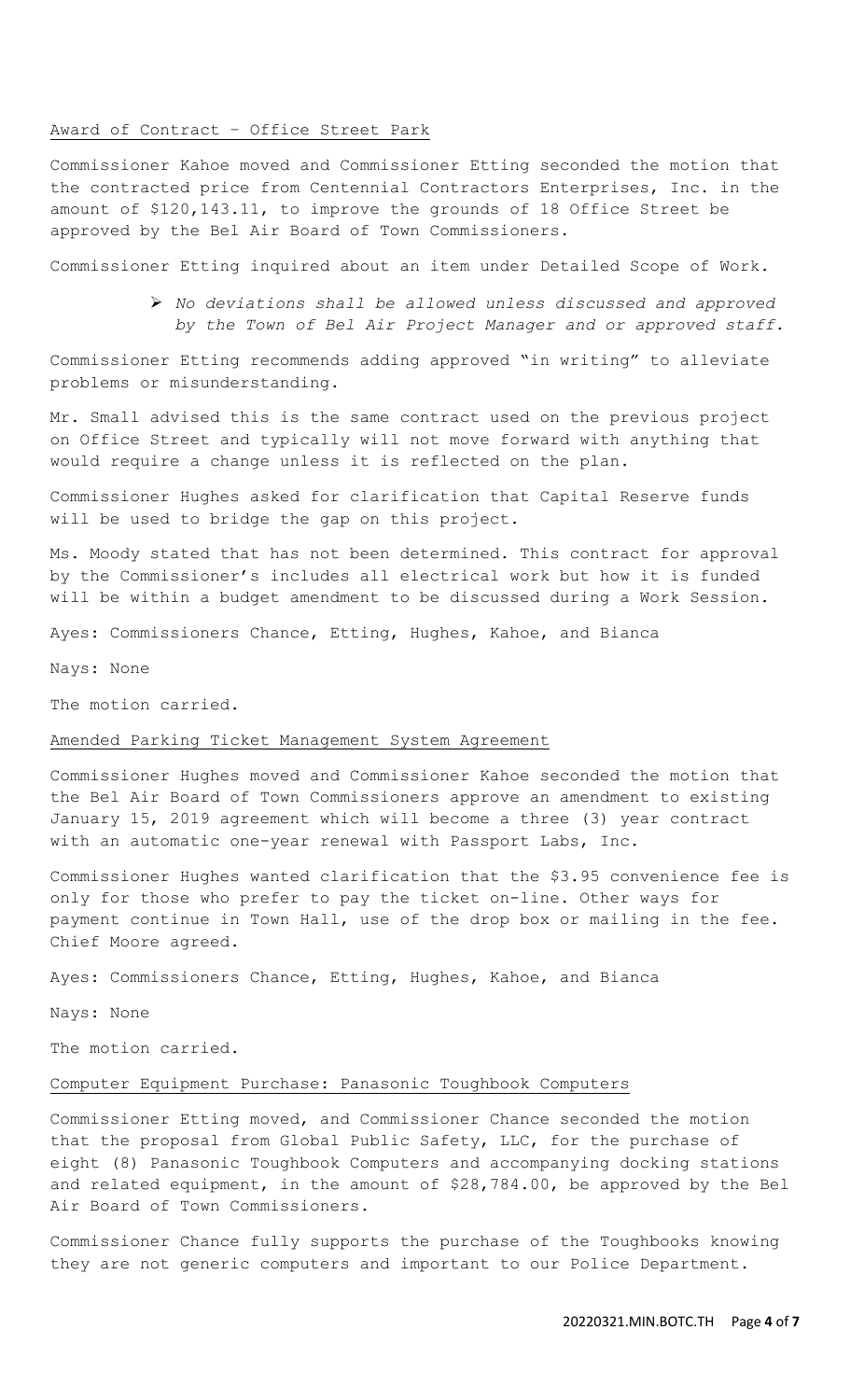Chair Bianca inquired if there will be any delay in receiving the computers. Mr. Krantz advised the Toughbook's are available as soon as the purchase is approved.

Ayes: Commissioners Chance, Etting, Hughes, Kahoe, and Bianca

Nays: None

The motion carried.

#### Award of Contract - Homestead Park

Commissioner Hughes moved and Commissioner Kahoe seconded the motion that the contracted price from Frederick Ward Associates, Inc. in the amount of \$45,000.00 to improve Homestead Park be approve by the Bel Air Board of Town Commissioners.

Chair Bianca spoke with several parents on their thoughts about Homestead Park and the response was either they do not use it or there is no parking. Chair Bianca is pleased there will be improvements to the play area and parking.

Ayes: Commissioners Chance, Etting, Hughes, Kahoe, and Bianca

Nays: None

The motion carried.

#### Reappointment - Economic & Community Development Commission

Commissioner Chance moved and Commissioner Hughes seconded the motion that the reappointment of Todd Boyle to the Bel Air Economic & Community Development Commission for a term of three (3) years, effective immediately, be approved by the Bel Air Board of Town Commissioners.

Ms. Heidenreich, Director of Economic & Community Development advised Todd Boyle has been a great member of the Economic & Community Development Commission and contributes a great deal.

Commissioner Chance stated Todd Boyle is an active member of the community and has a vested interest in the Town of Bel Air. Commissioner Chance welcomes his reappointment.

Ayes: Commissioners Chance, Etting, Hughes, Kahoe, and Bianca

Nays: None

The motion carried.

# **PUBLIC ANNOUNCEMENTS:**

Chair Bianca informed of the following:

- March 26th (Saturday) Take a Chance on Art held at the Armory 4:00 p.m.
- April 9th (Saturday) Bel Air Kite Festival at Rockfield where kites will be given out.

# **PUBLIC COMMENTS:**

Tony Webber, 410 Franklin Street, Bel Air, Md. is concerned with drugs and recommended extra patrols especially around playgrounds, schools, the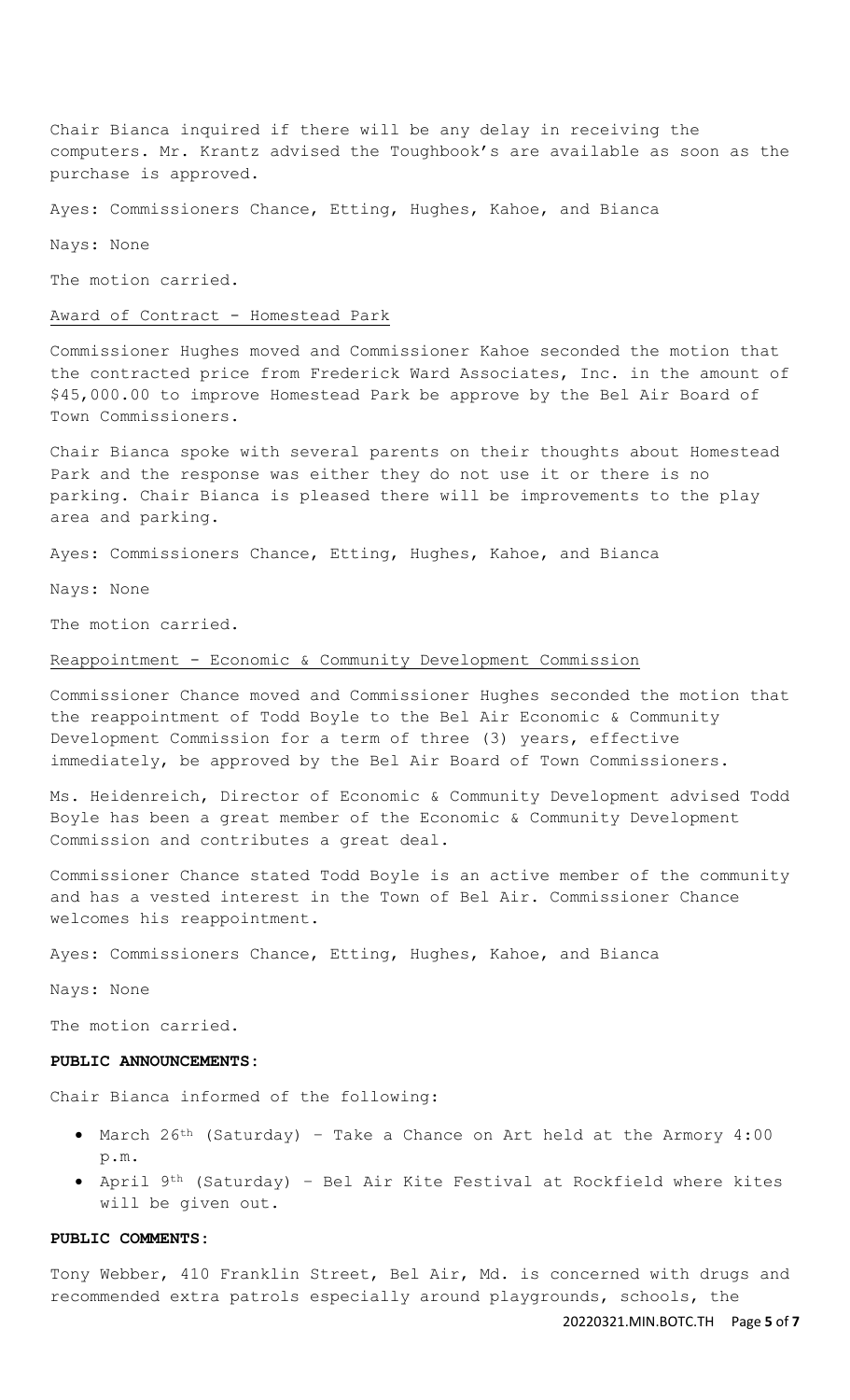library, and parks. Mr. Webber stated it is important children tell their parents if they see any unstable activity.

Diann Stumpf, 7 Ashley Way, Bel Air, Md. distributed a packet of information concerning the Bradford Village Homeowners Association. Ms. Stumpf advised over the past several years the community members have voiced their objections regarding the use of money by the Board of Directors and the Community members came before the Commissioners in September, 2021 with concerns. The Board of Directors have failed to communicate with the residents in Bradford Village and are unwilling to abide by guidelines/procedures of the By-Laws. As a result of this issue, more than half of the residents signed a petition indicating it was a desire to hold a special election.

Ms. Stumpf informed homeowners met on October 21, 2021 with a quorum present and voted to remove the current Board of Directors. On December 28, 2021, an open meeting was held, and a motion offered to remove the current Board members and replace them with members of the Association. The minutes of the meeting were documented and notarized.

Ms. Stumpf further referenced guidelines on voting and a letter dated March 10, 2022 from the Homeowners' Association Board informing there has not been any amendments to the Bradford Village By-Laws regarding the election cycle. Bradford Village residents feel they have followed the guidelines of the HOA by trying to have a special meeting. The current Board of Directors have refused to step down for the new Board to take office. Ms. Stumpf stated attorney fees are above the residents' financial means.

Ms. Stumpf requested the Commissioners appoint a representative to engage with the current Board of Directors to ensure and oversee a face-to-face open meeting resulting in a fair election of the Board of Directors for Bradford Village. Ms. Stumpf stated the residents need guidance and help.

Chair Bianca offered to speak with Ms. Stumpf after the meeting and advised the letter of March 10, 2022 was not included in the packet.

Catherine Matthews, 102 Nichols Street, Bel Air, Md. is concerned that Independent Brewing Company has placed a second tent on the property where a rock band played this past weekend. Ms. Matthews was surprised this happened because she thought the issue was resolved. Ms. Matthews informed the tent is huge and this type of entertainment should not be allowed to destroy the peace of our residential neighborhood of elderly or sick people. Ms. Matthews understood Independent Brewing was planning to build an extra building to make the ratios of patrons right and help with the noise.

Ms. Matthews is hoping this does not become another problem for summer and stated Independent Brewing Company has not put in a good faith effort to be a good neighbor.

Chair Bianca thanked Ms. Matthews for her comments.